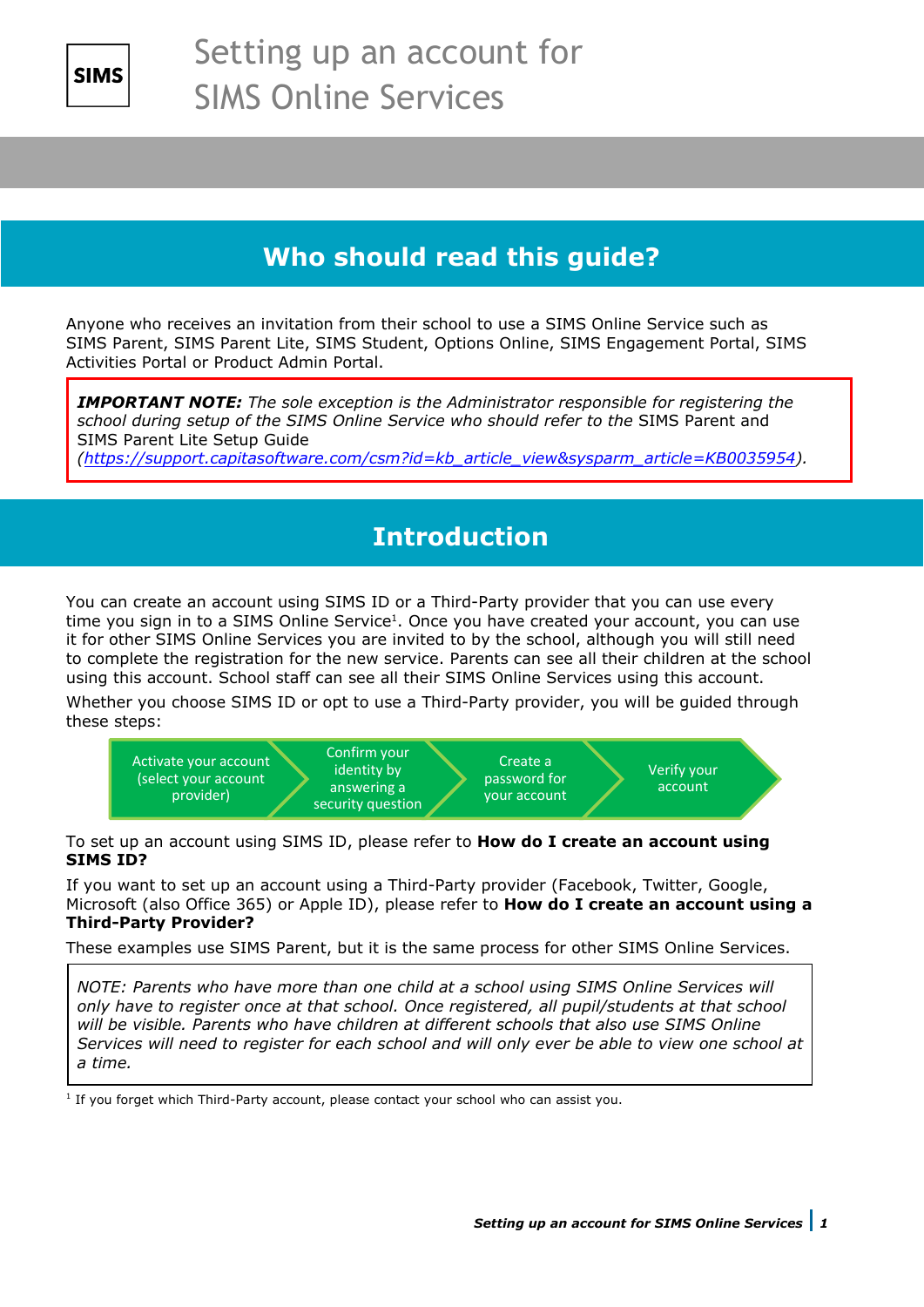

## **How do I create an account using SIMS ID?**

- 1. To avoid accidentally registering with the wrong account (especially if you are working on a shared computer), sign out of all accounts or use a private browser window.
- 2. Click the **Accept Invitation** button in the invitation email from noreply@sims.co.uk. If you cannot find this email, please check your SPAM/Junk folder before contacting your school.

3. The **Activate Your Account** screen is displayed.

unique code from your email.

the **Next** button.

The **Invitation Code** field is already filled with the

Enter your email address as **Username** and click

You're invited to start using SIMS Parent to manage your child's personal details at GreenAb. If enabled by the school, you can also view child's attendance, school reports, homework assignments and more.

Simply accept this invitation and register within 90 days.



If the button above doesn't work, copy and paste the following link into your browser. https://registration.sims.co.uk

Should you need to enter it, your personal invite code is: XVG9BTMRXT

#### Activate Your Account

So that we can confirm your identity, please enter your email address and personal invitation code.

Username

AdeleAbimbola@myexampledomain.co.uk

**Invitation Code** 

XVG9BTMRXT

Next

Alternatively you may complete the registration using an External Account.

Register with an External Account

**Account Registration** 

So that we can confirm your identity, please answer your security question below.

Next

What is the date of birth of one of your children at the school?

14/05/2008

4. At the **Account Registration** screen, answer the security question and click the **Next** button.

> This is for security purposes only. This information will not be used in the SIMS Online Services system.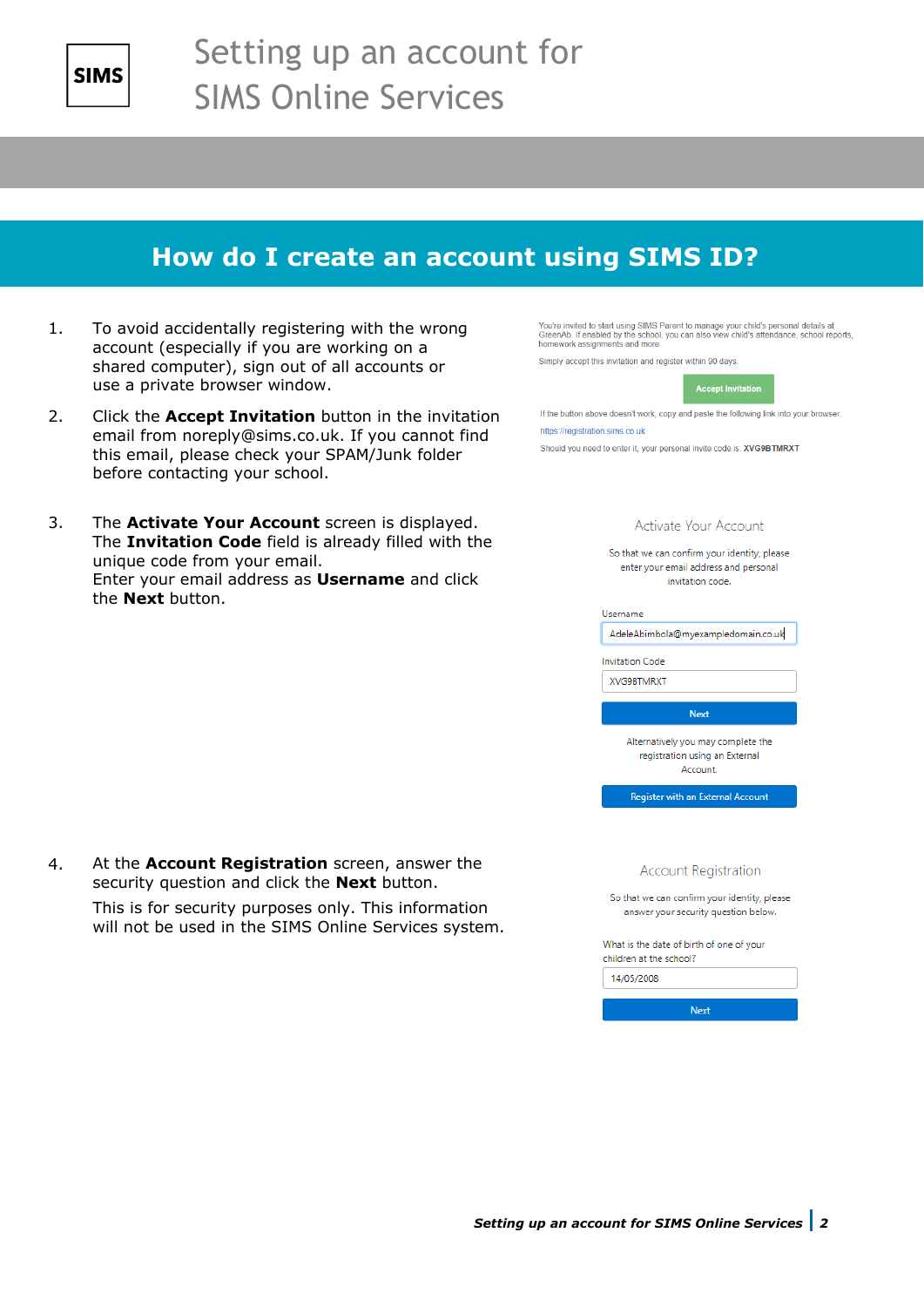

5. At the **Create a Strong Password** screen, create a password for the new account you are creating and click the **Next** button.

#### Create a Strong Password

At least one capital letter  $\checkmark$ At least one number  $\checkmark$ At least one special character  $\checkmark$ At least 8 characters

Password

.........

Confirm Password

.........

Show Password

**Next** 

6. Once your account has been registered, you need to validate it. Check your email for an email from SIMS ID Registration.

#### **Account Registration**

Your account has been successfully created. Please read the email we have sent to your email address and follow the instructions to validate your account.

Remember to check in your SPAM folder

*NOTE: At this point your account is created. You can return to your product and log in using the details you have submitted.* 

*We advise all customers to vallidate their account as shown in the next step to enable email-based password recovery.*

7. Click the **Verify My Email** button in the SIMS ID Registration email.

Dear Adele Abimbola.

Please click the link below to verify your email address and log in to your SIMS ID account.

Verify My Email

8. Click the **Sign In** button on the screen confirming your email address has been validated.

**Account Registration** 

We have validated your email address, thank you.

Sign In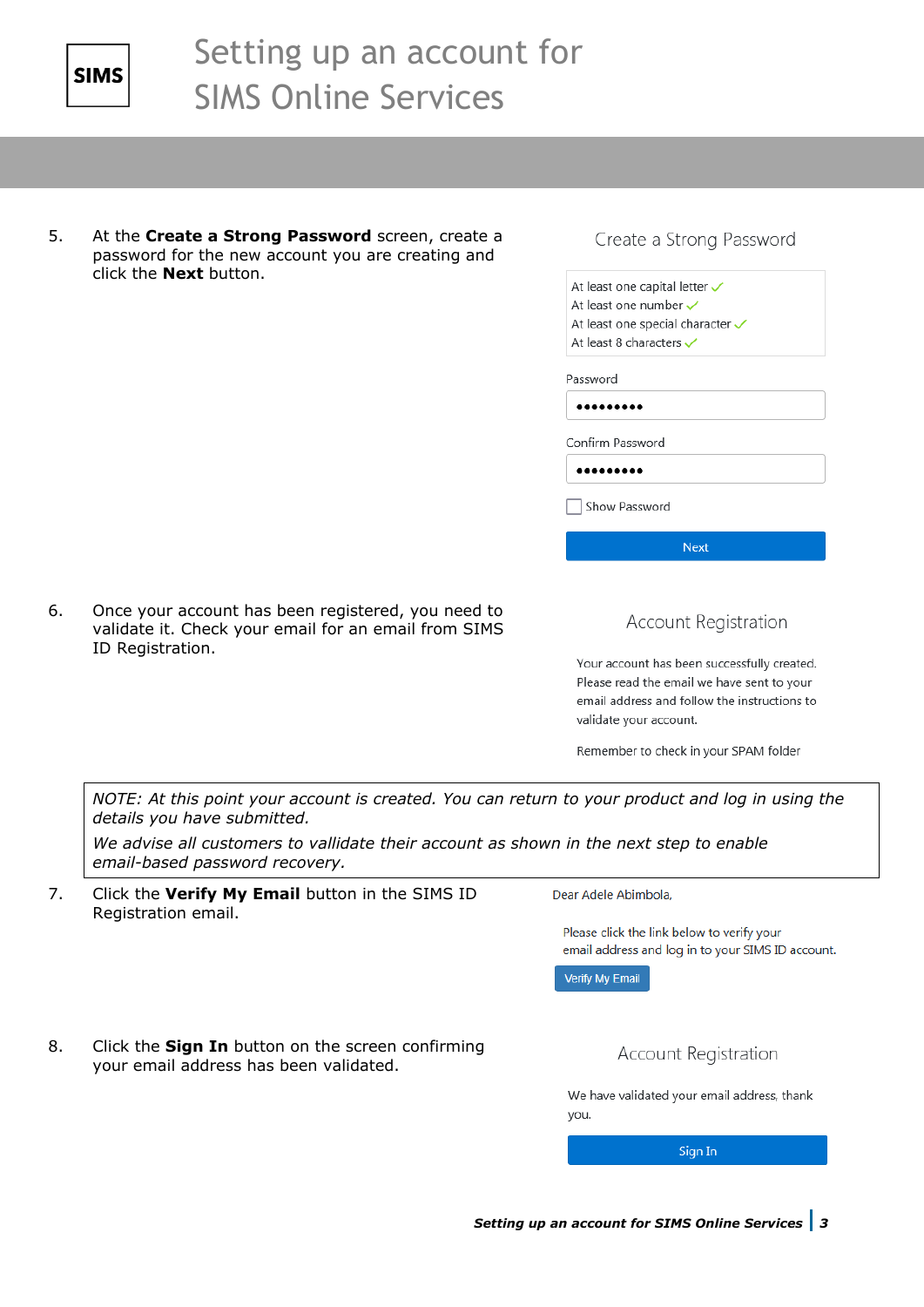

9. At the **Register your account for SIMS Products** screen, enter your newly created username (i.e. your email address) and password, then click the **Sign in** button.

10. The first time you use your SIMS ID account, you will be prompted to **Set Security Questions**. Answer all three security questions, then click the **Save and Continue** button to launch your SIMS Online Service.

Register your account for SIMS products

| AdeleAbimbola@myexampledomain.co.uk<br>Password<br><br>Show Password<br>Forgot Password?<br>Sign in<br>OR.<br>$\left  \cdot \right $<br>Set Security Questions<br>Please select one question from each dropdown below<br>and set your answer against each question.<br>All three questions/answers are mandatory. Your<br>answer must be between 4 to 100 characters long.<br>Question 1<br>What is the name of your first school?<br><b>FirstSchool</b><br>Question 2<br>What is the name of your secondary school?<br>SecondSchool<br>Question 3<br>$\checkmark$ | Username                                |  |
|--------------------------------------------------------------------------------------------------------------------------------------------------------------------------------------------------------------------------------------------------------------------------------------------------------------------------------------------------------------------------------------------------------------------------------------------------------------------------------------------------------------------------------------------------------------------|-----------------------------------------|--|
|                                                                                                                                                                                                                                                                                                                                                                                                                                                                                                                                                                    |                                         |  |
|                                                                                                                                                                                                                                                                                                                                                                                                                                                                                                                                                                    |                                         |  |
|                                                                                                                                                                                                                                                                                                                                                                                                                                                                                                                                                                    |                                         |  |
|                                                                                                                                                                                                                                                                                                                                                                                                                                                                                                                                                                    |                                         |  |
|                                                                                                                                                                                                                                                                                                                                                                                                                                                                                                                                                                    |                                         |  |
|                                                                                                                                                                                                                                                                                                                                                                                                                                                                                                                                                                    |                                         |  |
|                                                                                                                                                                                                                                                                                                                                                                                                                                                                                                                                                                    |                                         |  |
|                                                                                                                                                                                                                                                                                                                                                                                                                                                                                                                                                                    |                                         |  |
|                                                                                                                                                                                                                                                                                                                                                                                                                                                                                                                                                                    |                                         |  |
|                                                                                                                                                                                                                                                                                                                                                                                                                                                                                                                                                                    |                                         |  |
|                                                                                                                                                                                                                                                                                                                                                                                                                                                                                                                                                                    |                                         |  |
|                                                                                                                                                                                                                                                                                                                                                                                                                                                                                                                                                                    |                                         |  |
|                                                                                                                                                                                                                                                                                                                                                                                                                                                                                                                                                                    |                                         |  |
|                                                                                                                                                                                                                                                                                                                                                                                                                                                                                                                                                                    |                                         |  |
|                                                                                                                                                                                                                                                                                                                                                                                                                                                                                                                                                                    |                                         |  |
|                                                                                                                                                                                                                                                                                                                                                                                                                                                                                                                                                                    |                                         |  |
|                                                                                                                                                                                                                                                                                                                                                                                                                                                                                                                                                                    |                                         |  |
|                                                                                                                                                                                                                                                                                                                                                                                                                                                                                                                                                                    |                                         |  |
|                                                                                                                                                                                                                                                                                                                                                                                                                                                                                                                                                                    |                                         |  |
|                                                                                                                                                                                                                                                                                                                                                                                                                                                                                                                                                                    | What is the name of your first teacher? |  |
| Teacher                                                                                                                                                                                                                                                                                                                                                                                                                                                                                                                                                            |                                         |  |
| Your password                                                                                                                                                                                                                                                                                                                                                                                                                                                                                                                                                      |                                         |  |
|                                                                                                                                                                                                                                                                                                                                                                                                                                                                                                                                                                    |                                         |  |

Save and Continue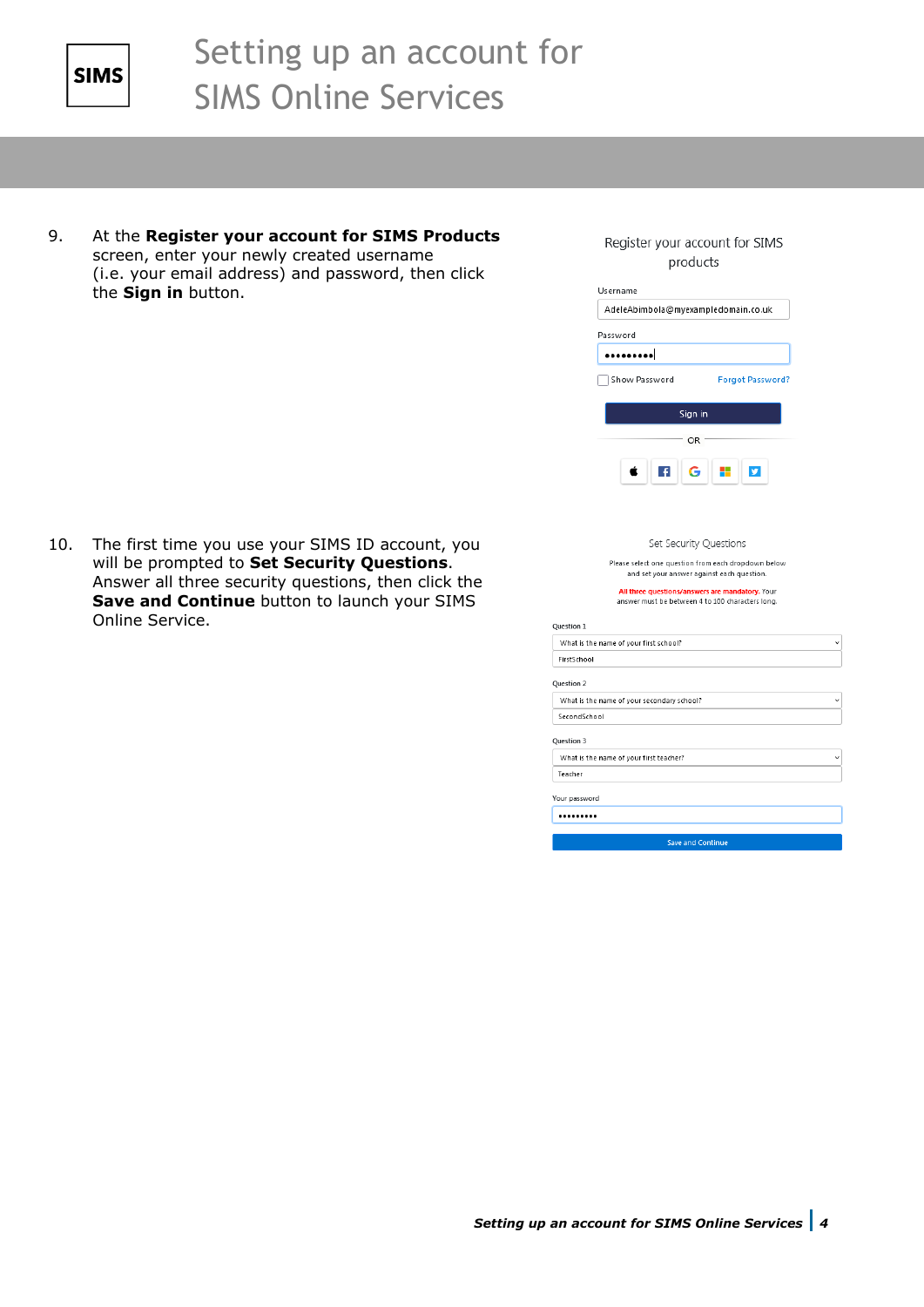

### **How do I create an account using a Third-Party Provider?**

**GreenAb invites you to SIMS Parent** From noreply@sims.co.uk <sup>1+</sup>

- 1. To avoid accidentally registering with the wrong account (especially if you are working on a shared computer), sign out of all accounts or use a private browser window.
- 2. Click the **Accept Invitation** button in the invitation email from noreply@sims.co.uk. If you cannot find this email, please check your SPAM/Junk folder before contacting your school.
- 3. The **Activate Your Account** screen is displayed. Click the **Register with an External Account** button.

| Date                            | <b>Today 14:22</b>                                                                                                                                                                                            |
|---------------------------------|---------------------------------------------------------------------------------------------------------------------------------------------------------------------------------------------------------------|
| Hi Aneeta.                      |                                                                                                                                                                                                               |
|                                 | You're invited to start using SIMS Parent to manage your child's personal details at<br>GreenAb. If enabled by the school, you can also view child's attendance, school rep<br>homework assignments and more. |
|                                 | Simply accept this invitation and register within 90 days.                                                                                                                                                    |
|                                 | <b>Accept Invitation</b>                                                                                                                                                                                      |
|                                 | If the button above doesn't work, copy and paste the following link into your browser.                                                                                                                        |
| https://registration.sims.co.uk |                                                                                                                                                                                                               |
|                                 | Should you need to enter it, your personal invite code is: H83PYW7HJJ                                                                                                                                         |
|                                 | Activate Your Account                                                                                                                                                                                         |
|                                 | So that we can confirm your identity, please                                                                                                                                                                  |
|                                 | enter your email address and personal                                                                                                                                                                         |
|                                 | invitation code.                                                                                                                                                                                              |
|                                 | Username                                                                                                                                                                                                      |
|                                 | Email address                                                                                                                                                                                                 |
|                                 | <b>Invitation Code</b>                                                                                                                                                                                        |
|                                 | H83PYW7HJJ                                                                                                                                                                                                    |
|                                 | <b>Next</b>                                                                                                                                                                                                   |
|                                 | Alternatively you may complete the<br>registration using an External<br>Account.                                                                                                                              |
|                                 | Register with an External Account                                                                                                                                                                             |
|                                 |                                                                                                                                                                                                               |
|                                 | Register your account for SIMS                                                                                                                                                                                |
|                                 | products                                                                                                                                                                                                      |
|                                 | Username                                                                                                                                                                                                      |
|                                 |                                                                                                                                                                                                               |
|                                 | This is usually an email address                                                                                                                                                                              |
|                                 | Password                                                                                                                                                                                                      |
|                                 | Password                                                                                                                                                                                                      |
|                                 | Show Password<br>Forgot Password?                                                                                                                                                                             |
|                                 | Sign in                                                                                                                                                                                                       |
|                                 | OR                                                                                                                                                                                                            |

at<br>reports

4. Select one of these Third-Party providers to register: Apple ID, Facebook, Google, Microsoft/Office 365 or Twitter.

> On clicking one of these buttons, you will be transferred to the Third Party to complete standard account authentication.

5. Sign in to your Third-Party account.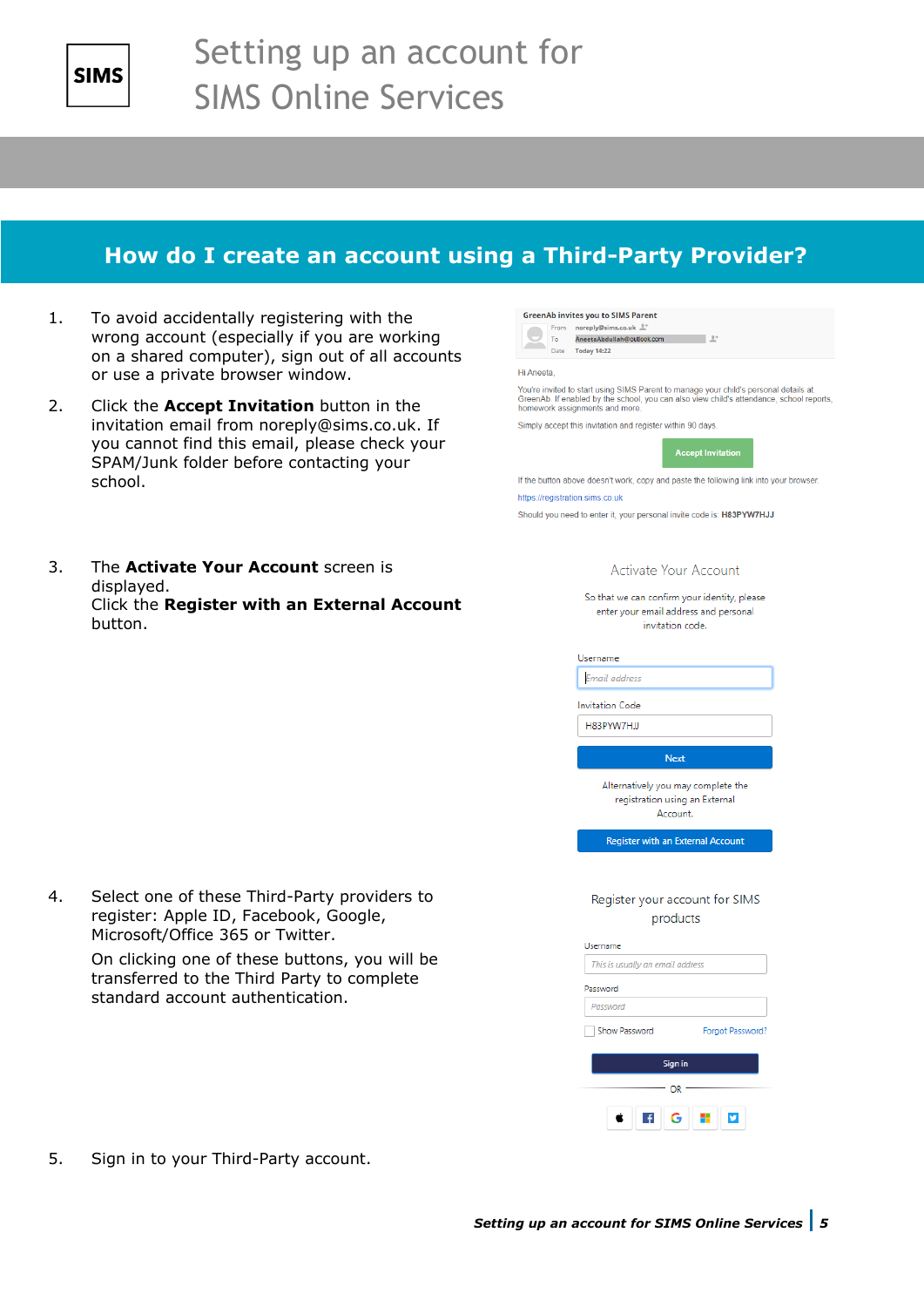

6. Click the **Yes** button to grant SIMS ID permission to access your information.

This screen is only displayed the first time you register an email address with SIMS ID.

Microsoft

AneetaAbdullah.@outlook.com



SIMS ID Live will be able to see your basic

profile (name, picture, user name).  $\begin{array}{l} \textbf{Accepting these permissions means that you allow this app to use}\\ \textbf{your data as specified in their terms of service and privacy states.} \end{array} \begin{array}{l} \textbf{where } \textbf{H} \textbf{c} \textbf{end} \end{array} \begin{array}{l} \textbf{where } \textbf{H} \textbf{c} \textbf{end} \end{array} \begin{array}{l} \textbf{where } \textbf{H} \textbf{c} \textbf{end} \end{array} \begin{array}{l} \textbf{where } \textbf{H} \textbf{c} \textbf{end} \end{array} \begin{array}{l} \textbf{there exists} \\ \textbf{H} \textbf{t} \text$ 

 $N<sub>0</sub>$ 

Yes

### Registration

Please e

You will have received a new service invite code from either SIMS or from your school administrator

|                        | nter the code below and tap or click Register. |            |  |  |
|------------------------|------------------------------------------------|------------|--|--|
| <b>Name</b>            | AneetaAbdullah.@outlook.com                    | (not you?) |  |  |
|                        |                                                |            |  |  |
| <b>Signed in with</b>  | Microsoft                                      |            |  |  |
|                        |                                                |            |  |  |
| <b>Invitation Code</b> | H83PYW7HJJ                                     |            |  |  |
|                        |                                                |            |  |  |
|                        | Register                                       |            |  |  |
|                        |                                                |            |  |  |

### **Registration - Answer Security Ouestions**

You are required to provide a second piece of information to confirm your identity What is the date of birth of one of your children at the school? (dd/mm/yyyy) 12/01/2009

7. The **Registration** screen appears. Your email address and third-party provider are displayed so you can confirm you have used the intended credentials.

> Paste **your personal invite code** from your invitation email into the **Invitation Code** field. Click the **Register** button.

8. At the **Account Registration** screen, answer the security question and click the **Verify**  button.

> This is for security purposes only. This information will not be used in the SIMS Online Services system.

Your account is set up and configured. On completion, your SIMS Online Service launches.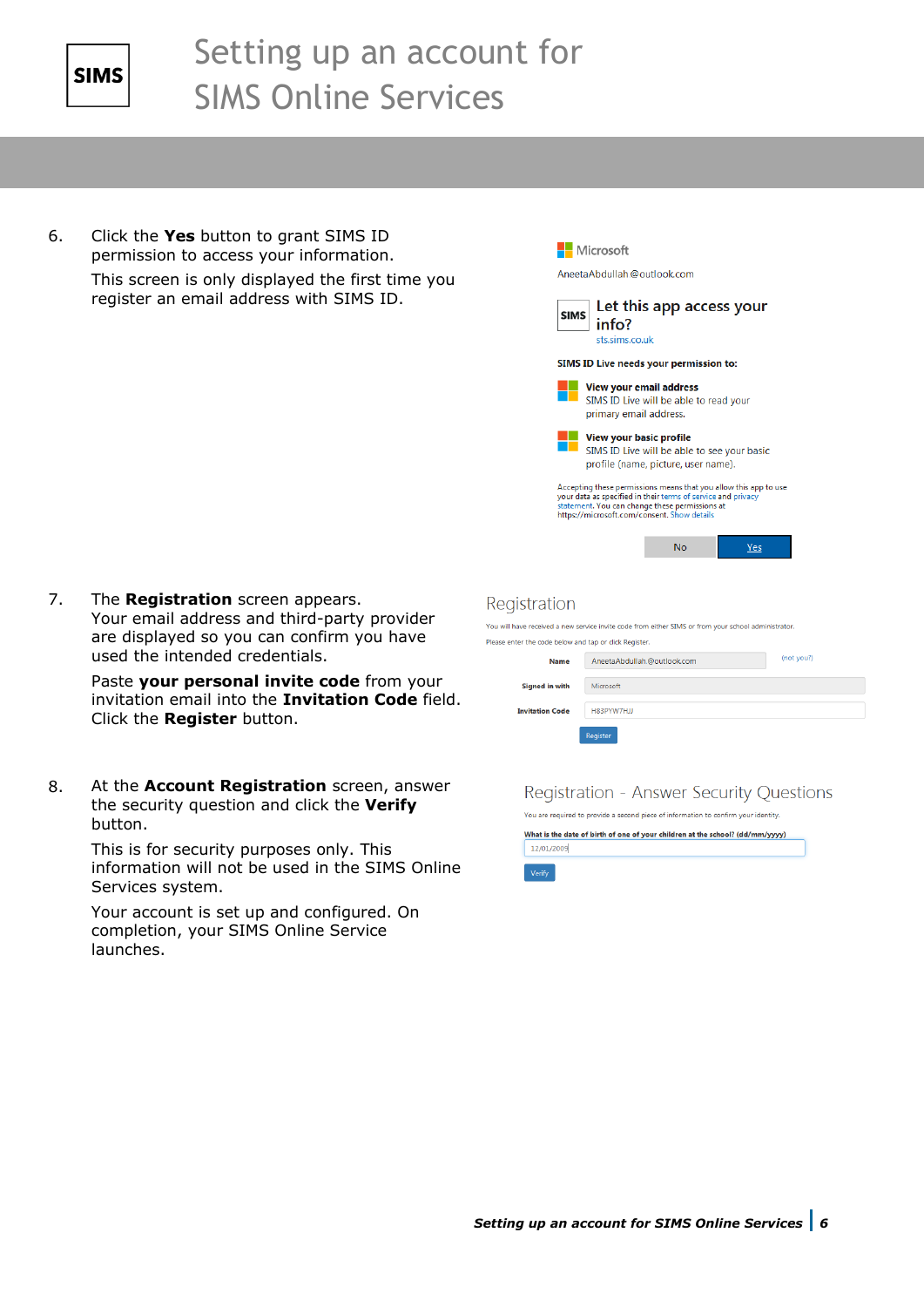

## **How do I sign in to my SIMS Online Service?**

Once the registration process is complete, users can sign in via the following URLs. For Parents **[https://www.sims-parent.co.uk](https://www.sims-parent.co.uk/)** 

For Schools

- 
- 
- 

or via the SIMS Parent app\*

For Students [https://www.sims-student.co.uk](https://www.sims-student.co.uk/) or via the SIMS Student app\*

For Options Online [https://www.sims-options.co.uk](https://www.sims-options.co.uk/)

Product Admin Portal [https://admin.sims.co.uk](https://admin.sims.co.uk/) • Parental Engagement Portal [https://www.sims-engagement.co.uk](https://www.sims-engagement.co.uk/) • Activities Portal [https://organiser.sims-activities.co.uk](https://organiser.sims-activities.co.uk/)

- \* The apps are available for iOS and Android devices via the Play Store or iTunes.
- 1. Click the icon for the provider that you registered with.
- **FIGHT SIMS** É
- 2. Enter your username and password, then click the **Sign in** button.

#### Sign in to SIMS Parent

Sign in to SIMS Parent